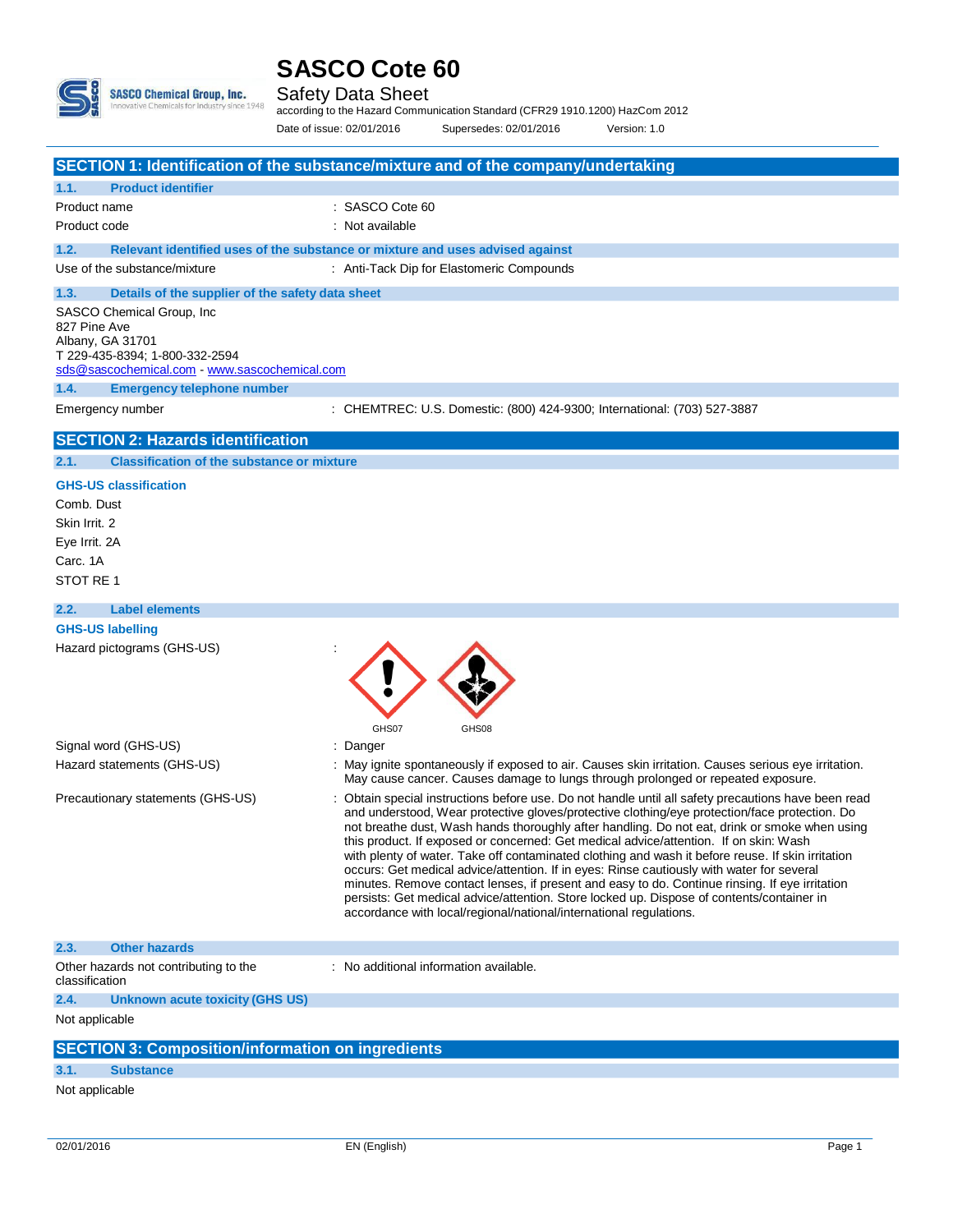## **SASCO Cote 60**

Safety Data Sheet

according to the Hazard Communication Standard (CFR29 1910.1200) HazCom 2012

| 3.2.<br><b>Mixture</b>            |                           |               |
|-----------------------------------|---------------------------|---------------|
| <b>Name</b>                       | <b>Product identifier</b> | $\frac{9}{6}$ |
| Talc                              | (CAS No) 14807-96-6       | 10 - 30       |
| Fatty acids, tallow, sodium salts | (CAS No) 8052-48-0        | $1 - 15$      |
| Quartz                            | (CAS No) 14808-60-7       | $\lt 5$       |
| Silica, cristobalite              | (CAS No) 14464-46-1       | $\prec$       |
| Tridymite                         | (CAS No) 15468-32-3       | $\prec$       |

\* The exact percentage (concentration) of composition has been withheld as a trade secret in accordance with paragraph (i) of §1910.1200.

| <b>SECTION 4: First aid measures</b>                                               |                                                                                                                                                                                                     |
|------------------------------------------------------------------------------------|-----------------------------------------------------------------------------------------------------------------------------------------------------------------------------------------------------|
| <b>Description of first aid measures</b><br>4.1.                                   |                                                                                                                                                                                                     |
| First-aid measures after inhalation                                                | : If inhaled, remove to fresh air and keep at rest in a position comfortable for breathing. Get<br>medical advice/attention if you feel unwell.                                                     |
| First-aid measures after skin contact                                              | : In case of contact, immediately flush skin with plenty of water. Remove contaminated clothing<br>and shoes. Wash clothing before reuse. Call a physician if irritation develops and persists.     |
| First-aid measures after eye contact                                               | : In case of contact, immediately flush eyes with plenty of water for at least 15 minutes. If easy to<br>do, remove contact lenses, if worn. If irritation persists, get medical attention.         |
| First-aid measures after ingestion                                                 | : If swallowed, do NOT induce vomiting unless directed to do so by medical personnel. Never<br>give anything by mouth to an unconscious person. Get medical advice/attention if you feel<br>unwell. |
| 4.2.<br>Most important symptoms and effects, both acute and delayed                |                                                                                                                                                                                                     |
| Symptoms/injuries after inhalation                                                 | : Dust may cause respiratory tract irritation. Respirable crystalline silica (quartz) can cause<br>silicosis, a fibrosis (scarring) of the lungs.                                                   |
| Symptoms/injuries after skin contact                                               | : Causes skin irritation. Symptoms may include redness, edema, drying, defatting and cracking<br>of the skin.                                                                                       |
| Symptoms/injuries after eye contact                                                | : Causes serious eye irritation. Symptoms may include discomfort or pain, excess blinking and<br>tear production, with marked redness and swelling of the conjunctiva.                              |
| Symptoms/injuries after ingestion                                                  | : May be harmful if swallowed. May cause stomach distress, nausea or vomiting.                                                                                                                      |
| 4.3.<br>Indication of any immediate medical attention and special treatment needed |                                                                                                                                                                                                     |
|                                                                                    | Symptoms may not appear immediately. In case of accident or if you feel unwell, seek medical advice immediately (show the label or SDS where possible).                                             |
| <b>SECTION 5: Firefighting measures</b>                                            |                                                                                                                                                                                                     |
| 5.1.<br><b>Extinguishing media</b>                                                 |                                                                                                                                                                                                     |
| Suitable extinguiching media                                                       | $\cdot$ Treat for currounding material                                                                                                                                                              |

|             | Suitable extinguishing media                          | : I reat for surrounding material.                                                                                                                                                                                                                    |
|-------------|-------------------------------------------------------|-------------------------------------------------------------------------------------------------------------------------------------------------------------------------------------------------------------------------------------------------------|
|             | Unsuitable extinguishing media                        | : None known.                                                                                                                                                                                                                                         |
| 5.2.        | Special hazards arising from the substance or mixture |                                                                                                                                                                                                                                                       |
| Fire hazard |                                                       | : Products of combustion may include, and are not limited to: oxides of carbon. Avoid generating<br>dust; fine dust dispersed in air in sufficient concentrations, and in the presence of an ignition<br>source is a potential dust explosion hazard. |
| 5.3.        | <b>Advice for firefighters</b>                        |                                                                                                                                                                                                                                                       |
|             | Protection during firefighting                        | : Keep upwind of fire. Wear full fire fighting turn-out gear (full Bunker gear) and respiratory<br>protection (SCBA). Spilled material may create extremely slippery surfaces when wetter with<br>water. Use caution to prevent slips and falls.      |

|                 | <b>SECTION 6: Accidental release measures</b>                       |                                                                                                                                                                                                                                                                                                                                                                                                                                                                                                      |  |
|-----------------|---------------------------------------------------------------------|------------------------------------------------------------------------------------------------------------------------------------------------------------------------------------------------------------------------------------------------------------------------------------------------------------------------------------------------------------------------------------------------------------------------------------------------------------------------------------------------------|--|
| 6.1.            | Personal precautions, protective equipment and emergency procedures |                                                                                                                                                                                                                                                                                                                                                                                                                                                                                                      |  |
|                 | General measures                                                    | : Use personal protection recommended in Section 8. Isolate the hazard area and deny entry to<br>unnecessary and unprotected personnel.                                                                                                                                                                                                                                                                                                                                                              |  |
| 6.2.            | Methods and material for containment and cleaning up                |                                                                                                                                                                                                                                                                                                                                                                                                                                                                                                      |  |
| For containment |                                                                     | : Contain spill, then place in a suitable container. Minimize dust generation. Do not flush to<br>sewer or allow to enter waterways. Use appropriate Personal Protective Equipment (PPE).<br>Dust deposits should not be allowed to accumulate on surfaces, as these may form an<br>explosive mixture if they are released into the atmosphere in sufficient concentration. Avoid<br>dispersal of dust in the air (ie, clearing dust surfaces with compressed air). Use only non-<br>sparking tools. |  |
|                 | Methods for cleaning up                                             | : Scoop up material and place in a disposal container. Preferably use a vaccum cleaner with a<br>HEPA filter. Do not use water on spilled material as wetted product produces very slippery<br>surfaces that can pose a slip hazard.                                                                                                                                                                                                                                                                 |  |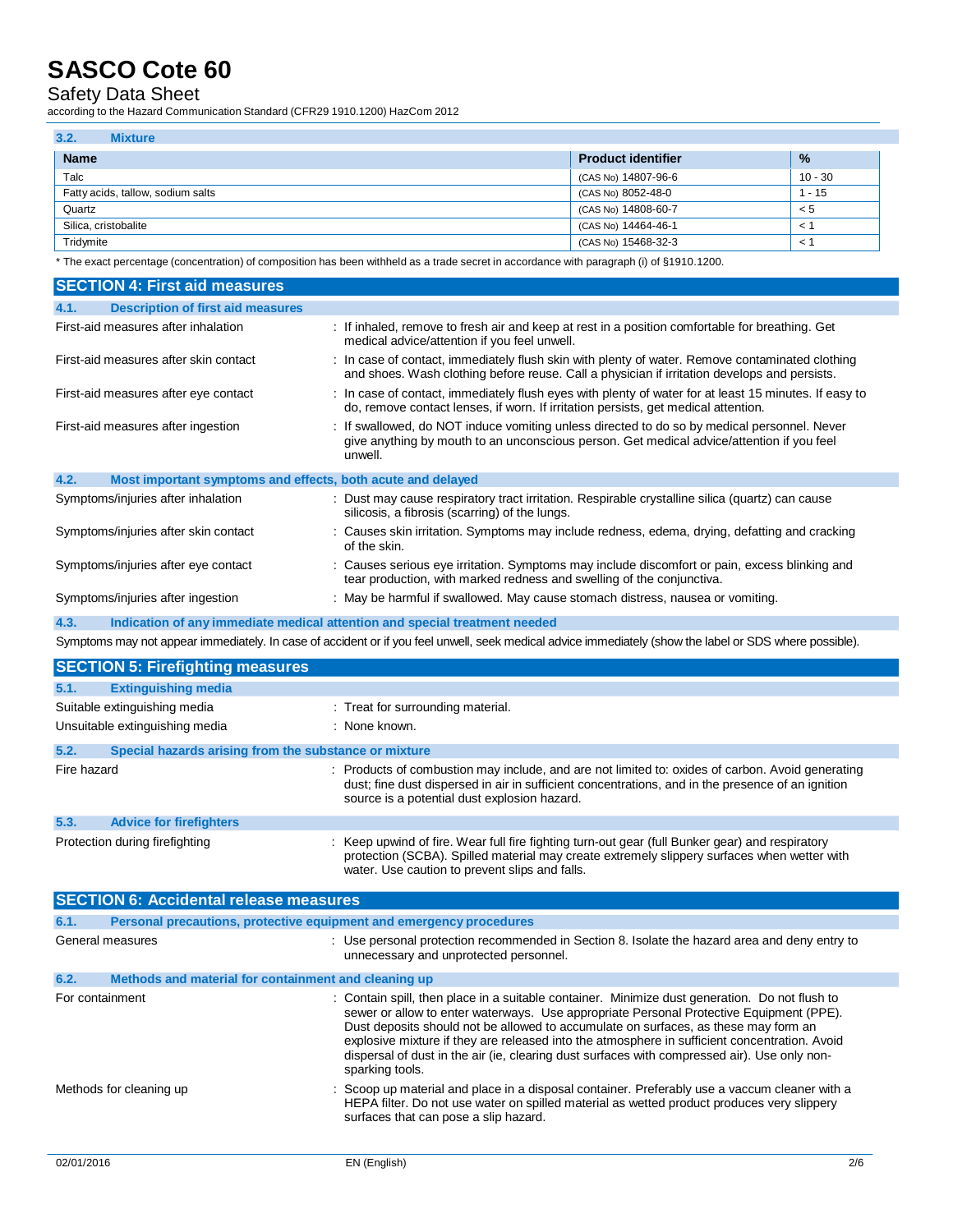## **SASCO Cote 60**

### Safety Data Sheet

according to the Hazard Communication Standard (CFR29 1910.1200) HazCom 2012

#### **6.3. Reference to other sections**

See section 8 for further information on protective clothing and equipment and section 13 for advice on waste disposal.

| <b>SECTION 7: Handling and storage</b> |                                                              |                                                                                                                                                                                                                                                                                                                                                                                                                                                                                                                                                                                                                  |
|----------------------------------------|--------------------------------------------------------------|------------------------------------------------------------------------------------------------------------------------------------------------------------------------------------------------------------------------------------------------------------------------------------------------------------------------------------------------------------------------------------------------------------------------------------------------------------------------------------------------------------------------------------------------------------------------------------------------------------------|
| 7.1.                                   | <b>Precautions for safe handling</b>                         |                                                                                                                                                                                                                                                                                                                                                                                                                                                                                                                                                                                                                  |
|                                        | Precautions for safe handling                                | : Avoid contact with skin and eyes. Do not swallow. Handle and open container with care. When<br>using do not eat, drink or smoke. Do not breathe dust. Minimize generation of dust. Use good<br>house keeping practices during storage, transfer, handling, to avoid excessive dust<br>accumulation. Ethylene Oxide is subject to the standard 29 CFR 1910.1047 which may contain<br>specific requirements for handling including protective equipment, regulated areas, monitoring<br>and medical surveillance. The employer should review the standard and assure compliance<br>with applicable requirements. |
|                                        | Hygiene measures                                             | : Launder contaminated clothing before reuse. Wash hands before eating, drinking, or smoking.                                                                                                                                                                                                                                                                                                                                                                                                                                                                                                                    |
| 7.2.                                   | Conditions for safe storage, including any incompatibilities |                                                                                                                                                                                                                                                                                                                                                                                                                                                                                                                                                                                                                  |
|                                        | Storage conditions                                           | : Keep out of the reach of children. Keep container tightly closed. Do not store with the following:<br>strong Oxidizers. Do not store in unlabelled containers. Store to prevent dust generation. Avoid<br>getting the product wet during storage as hard product lumps can form that will be more difficult<br>to disperse during the product's subsequent use.                                                                                                                                                                                                                                                |

#### **7.3. Specific end use(s)**

Not available.

#### **SECTION 8: Exposure controls/personal protection**

| 8.1.<br><b>Control parameters</b>                  |                                                                   |                                                                                                                                                                         |
|----------------------------------------------------|-------------------------------------------------------------------|-------------------------------------------------------------------------------------------------------------------------------------------------------------------------|
| Talc (14807-96-6)                                  |                                                                   |                                                                                                                                                                         |
| <b>ACGIH</b>                                       | ACGIH TWA (mg/m <sup>3</sup> )                                    | 2 mg/m <sup>3</sup> (particulate matter containing no asbestos<br>and <1% crystalline silica, respirable fraction)                                                      |
| <b>OSHA</b>                                        | OSHA PEL (TWA) (mg/m <sup>3</sup> )                               | 20 mppcf                                                                                                                                                                |
| Fatty acids, tallow, sodium salts (8052-48-0)      |                                                                   |                                                                                                                                                                         |
| <b>ACGIH</b>                                       | Not applicable                                                    |                                                                                                                                                                         |
| <b>OSHA</b>                                        | Not applicable                                                    |                                                                                                                                                                         |
| Quartz (14808-60-7)                                |                                                                   |                                                                                                                                                                         |
| <b>ACGIH</b>                                       | ACGIH TWA (mg/m <sup>3</sup> )                                    | 0.025 mg/m <sup>3</sup> (respirable fraction)                                                                                                                           |
| <b>OSHA</b>                                        | OSHA PEL (TWA) (mg/m <sup>3</sup> )                               | $(10 \text{ mg/m3})/(%SiO2+2)$ TWA (resp)<br>(30 mg/m3)/(%SiO2+2) TWA (total)<br>(250)/(%SiO2+5) mppcf TWA (resp)                                                       |
|                                                    | Polyoxyethylene 2,4,7,9-tetramethyl-5-decyne-4,7-diol (9014-85-1) |                                                                                                                                                                         |
| <b>ACGIH</b>                                       | Not applicable                                                    |                                                                                                                                                                         |
| <b>OSHA</b>                                        | Not applicable                                                    |                                                                                                                                                                         |
| 5-Decyne-4,7-diol, 2,4,7,9-tetramethyl- (126-86-3) |                                                                   |                                                                                                                                                                         |
| <b>ACGIH</b>                                       | Not applicable                                                    |                                                                                                                                                                         |
| <b>OSHA</b>                                        | Not applicable                                                    |                                                                                                                                                                         |
| Silica, cristobalite (14464-46-1)                  |                                                                   |                                                                                                                                                                         |
| <b>ACGIH</b>                                       | ACGIH TWA (mg/m <sup>3</sup> )                                    | 0.025 mg/m <sup>3</sup> (respirable fraction)                                                                                                                           |
| <b>OSHA</b>                                        | OSHA PEL (TWA) (mg/m <sup>3</sup> )                               | 1/2((10 mg/m3)/(%SiO2+2) TWA (resp)<br>(30 mg/m3)/(%SiO2+2) TWA (total)<br>$(250)/(%SiO2+5)$ mppcf TWA (resp)                                                           |
| Tridymite (15468-32-3)                             |                                                                   |                                                                                                                                                                         |
| <b>ACGIH</b>                                       | Not applicable                                                    |                                                                                                                                                                         |
| <b>OSHA</b>                                        | OSHA PEL (TWA) (mg/m <sup>3</sup> )                               | $(1/2)(30)/(%SiO2 + 2)$ mg/m3 TWA, total dust;<br>$(1/2)(250)/(%SiO2 + 5)$ mppcf TWA, respirable<br>fraction;<br>$(1/2)(10)/(%SiO2 + 2)$ mg/m3 TWA, respirable fraction |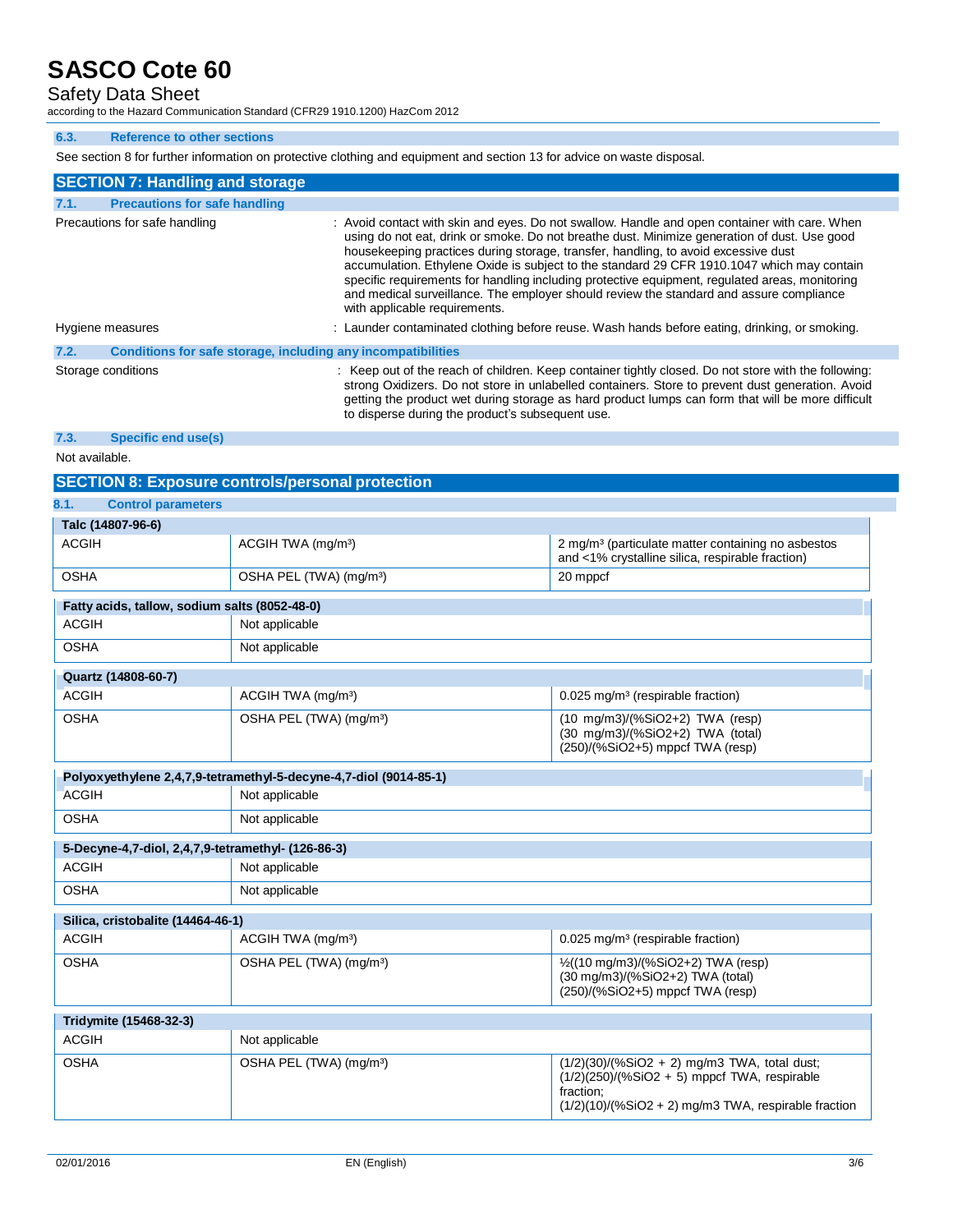## **SASCO Cote 92E**

Safety Data Sheet

according to the Hazard Communication Standard (CFR29 1910.1200) HazCom 2012

| Appropriate engineering controls | : Use ventilation adequate to keep exposures (airborne levels of dust, fume, vapor, etc.) below<br>recommended exposure limits.                                                                                                                                                                                                                                                                                |
|----------------------------------|----------------------------------------------------------------------------------------------------------------------------------------------------------------------------------------------------------------------------------------------------------------------------------------------------------------------------------------------------------------------------------------------------------------|
| Personal protective equipment    | : Avoid all unnecessary exposure.                                                                                                                                                                                                                                                                                                                                                                              |
| Hand protection                  | : Neoprene or nitrile rubber gloves.                                                                                                                                                                                                                                                                                                                                                                           |
| Eye protection                   | : Wear eye protection.                                                                                                                                                                                                                                                                                                                                                                                         |
| Skin and body protection         | : Wear suitable protective clothing.                                                                                                                                                                                                                                                                                                                                                                           |
| Respiratory protection           | : A NIOSH approved dust mask or filtering facepiece is recommended in poorly ventilated areas<br>or when permissible exposure limits may be exceeded. Respirators should be selected by and<br>used under the direction of a trained health and safety professional following requirements<br>found in OSHA's respirator standard (29 CFR 1910.134) and ANSI's standard for respiratory<br>protection (Z88.2). |
| Environmental exposure controls  | : Maintain levels below Community environmental protection thresholds.                                                                                                                                                                                                                                                                                                                                         |
| Other information                | : Do not eat, smoke or drink where material is handled, processed or stored. Wash hands carefully<br>before eating or smoking. Handle according to established industrial hygiene and safety practices.                                                                                                                                                                                                        |

| <b>SECTION 9: Physical and chemical properties</b> |
|----------------------------------------------------|
|----------------------------------------------------|

| Information on basic physical and chemical properties<br>9.1. |                               |
|---------------------------------------------------------------|-------------------------------|
| Physical state                                                | : Solid                       |
| Appearance                                                    | : Powder.                     |
| Colour                                                        | : Off-white                   |
| Odour                                                         | : Mild Soap                   |
| Odour threshold                                               | : No data available           |
| pH                                                            | :9                            |
| Melting point                                                 | : No data available           |
| Freezing point                                                | : 32 °F (0 °C)                |
| Boiling point                                                 | : 212 °F (100 °C)             |
| Flash point                                                   | : No data available           |
| Relative evaporation rate (butylacetate=1)                    | : No data available           |
| Flammability (solid, gas)                                     | : Not flammable               |
| <b>Explosive limits</b>                                       | : No data available           |
| Explosive properties                                          | : No data available           |
| Oxidising properties                                          | : No data available           |
| Vapour pressure                                               | : Negligible                  |
| Relative density                                              | : No data available           |
| Relative vapour density at 20 °C                              | : No data available           |
| Solubility                                                    | : Insoluble, but dispersible. |
| Partition coefficient: n-octanol/water                        | : No data available           |
| Auto-ignition temperature                                     | : No data available           |
| Decomposition temperature                                     | : No data available           |
| Viscosity                                                     | : No data available           |
| Viscosity, kinematic                                          | : No data available           |
| Viscosity, dynamic                                            | : No data available           |
| <b>Other information</b><br>9.2.                              |                               |
| VOC content                                                   | $: 5 - 6 %$ as water          |

|       | <b>SECTION 10: Stability and reactivity</b>                 |
|-------|-------------------------------------------------------------|
| 10.1. | <b>Reactivity</b>                                           |
|       | No dangerous reaction known under conditions of normal use. |
| 10.2. | <b>Chemical stability</b>                                   |
|       | Stable under normal storage conditions. Combustible Dust.   |
| 10.3. | <b>Possibility of hazardous reactions</b>                   |
|       | No dangerous reaction known under conditions of normal use. |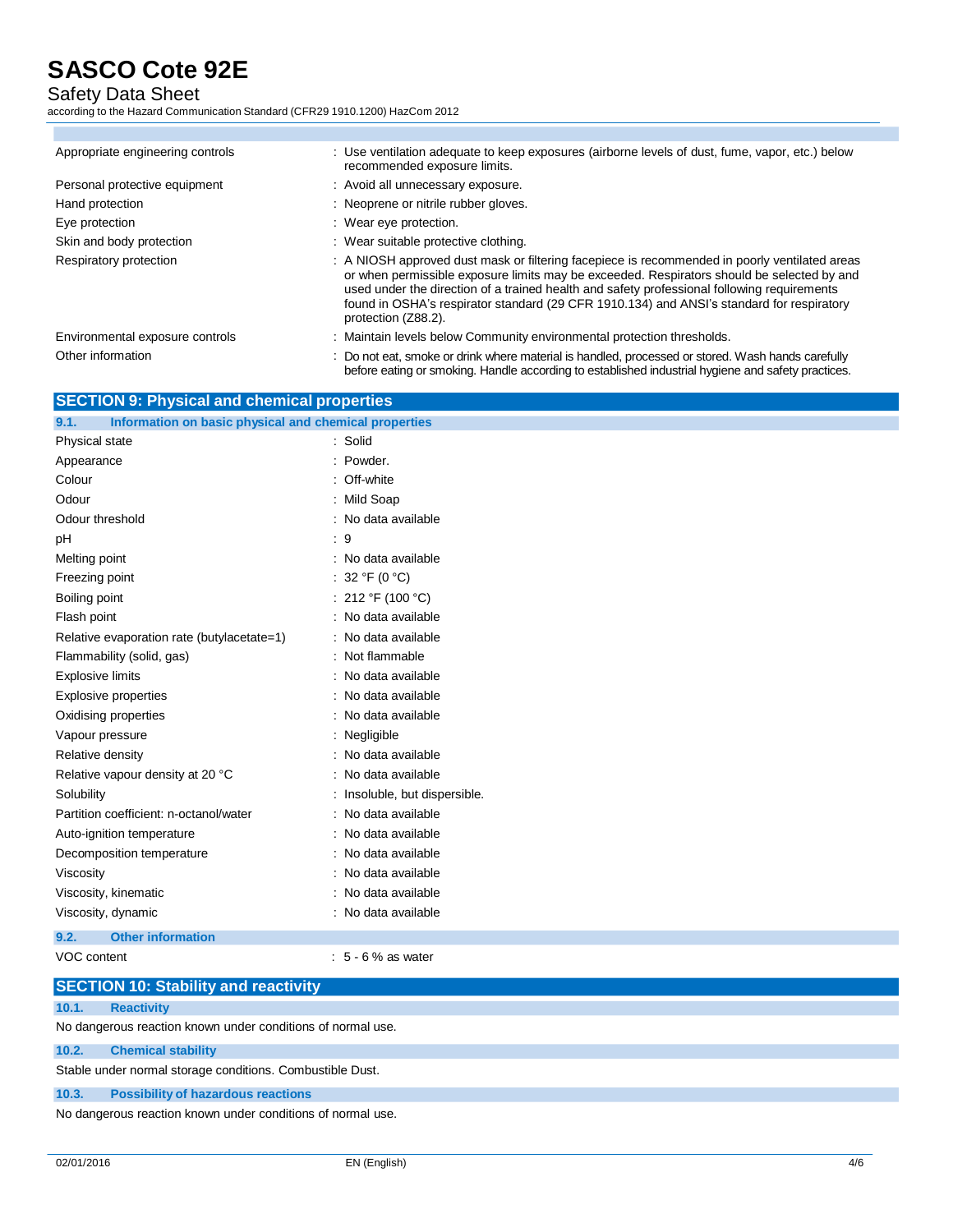### **SASCO Cote 92E**

### Safety Data Sheet

according to the Hazard Communication Standard (CFR29 1910.1200) HazCom 2012

#### **10.4. Conditions to avoid**

Heat. Incompatible materials. Sources of ignition. Humidity – products can pickup some additional moisture content if exposed to humid atmospheric conditions.

#### **10.5. Incompatible materials**

None known.

#### **10.6. Hazardous decomposition products**

May include, and are not limited to: oxides of carbon. Organic treatment additives within the product may thermally decompose to produce carbon dioxide and/or carbon monoxide gas.

| <b>SECTION 11: Toxicological information</b>         |                             |                                                                                                                                                                        |  |  |
|------------------------------------------------------|-----------------------------|------------------------------------------------------------------------------------------------------------------------------------------------------------------------|--|--|
| Information on toxicological effects<br>11.1.        |                             |                                                                                                                                                                        |  |  |
| Acute toxicity                                       |                             | : Not classified.                                                                                                                                                      |  |  |
| <b>SASCO Cote 60</b>                                 |                             |                                                                                                                                                                        |  |  |
| LD50 oral rat                                        |                             | > 2000 mg/kg                                                                                                                                                           |  |  |
| LD50 dermal rabbit                                   |                             | No data available                                                                                                                                                      |  |  |
| LC50 inhalation rat                                  |                             | No data available                                                                                                                                                      |  |  |
| Quartz (14808-60-7)                                  |                             |                                                                                                                                                                        |  |  |
| LD50 oral rat                                        |                             | 500 mg/kg                                                                                                                                                              |  |  |
| Skin corrosion/irritation                            |                             | Causes skin irritation.                                                                                                                                                |  |  |
| Serious eye damage/irritation                        |                             | Causes serious eye irritation.                                                                                                                                         |  |  |
| Respiratory or skin sensitisation                    |                             | Based on available data, the classification criteria are not met.                                                                                                      |  |  |
| Germ cell mutagenicity                               |                             | Based on available data, the classification criteria are not met.                                                                                                      |  |  |
| Carcinogenicity                                      |                             | : May cause cancer.                                                                                                                                                    |  |  |
| Talc (14807-96-6)                                    |                             |                                                                                                                                                                        |  |  |
| IARC group                                           |                             | 3 - Not classifiable                                                                                                                                                   |  |  |
| National Toxicology Program (NTP) Status             |                             | 1 - Evidence of Carcinogenicity, 5 - Twelfth Report - Items under consideration                                                                                        |  |  |
| Quartz (14808-60-7)                                  |                             |                                                                                                                                                                        |  |  |
| IARC group                                           |                             | 1 - Carcinogenic to humans                                                                                                                                             |  |  |
| National Toxicology Program (NTP) Status             | 2 - Known Human Carcinogens |                                                                                                                                                                        |  |  |
| Silica, cristobalite (14464-46-1)                    |                             |                                                                                                                                                                        |  |  |
| IARC group<br>1 - Carcinogenic to humans             |                             |                                                                                                                                                                        |  |  |
| Tridymite (15468-32-3)                               |                             |                                                                                                                                                                        |  |  |
| IARC group                                           |                             | 1 - Carcinogenic to humans                                                                                                                                             |  |  |
| Propylene oxide (75-56-9)                            |                             |                                                                                                                                                                        |  |  |
| <b>IARC</b> group                                    |                             | 2B - Possibly carcinogenic to humans                                                                                                                                   |  |  |
| National Toxicology Program (NTP) Status             |                             | 1 - Evidence of Carcinogenicity, 3 - Reasonably anticipated to be Human Carcinogen                                                                                     |  |  |
|                                                      |                             | Ethylene oxide (75-21-8)                                                                                                                                               |  |  |
| IARC group                                           |                             | 1 - Carcinogenic to humans                                                                                                                                             |  |  |
| National Toxicology Program (NTP) Status             |                             | 2 - Known Human Carcinogens                                                                                                                                            |  |  |
| In OSHA Specifically Regulated Carcinogen list       |                             | Yes                                                                                                                                                                    |  |  |
| Reproductive toxicity                                |                             | Based on available data, the classification criteria are not met.                                                                                                      |  |  |
| Specific target organ toxicity (single exposure)     |                             | Based on available data, the classification criteria are not met.                                                                                                      |  |  |
| Specific target organ toxicity (repeated exposure) : |                             | Causes damage to organs through prolonged or repeated exposure.                                                                                                        |  |  |
| Aspiration hazard                                    |                             | Based on available data, the classification criteria are not met.                                                                                                      |  |  |
|                                                      |                             |                                                                                                                                                                        |  |  |
| Symptoms/injuries after inhalation                   |                             | : Dust may cause respiratory tract irritation. Respirable crystalline silica (quartz) can cause<br>silicosis, a fibrosis (scarring) of the lungs.                      |  |  |
| Symptoms/injuries after skin contact                 |                             | : Causes skin irritation. Symptoms may include redness, edema, drying, defatting and cracking<br>of the skin.                                                          |  |  |
| Symptoms/injuries after eye contact                  |                             | : Causes serious eye irritation. Symptoms may include discomfort or pain, excess blinking and<br>tear production, with marked redness and swelling of the conjunctiva. |  |  |
| Symptoms/injuries after ingestion                    |                             | : May be harmful if swallowed. May cause stomach distress, nausea or vomiting.                                                                                         |  |  |
|                                                      |                             |                                                                                                                                                                        |  |  |